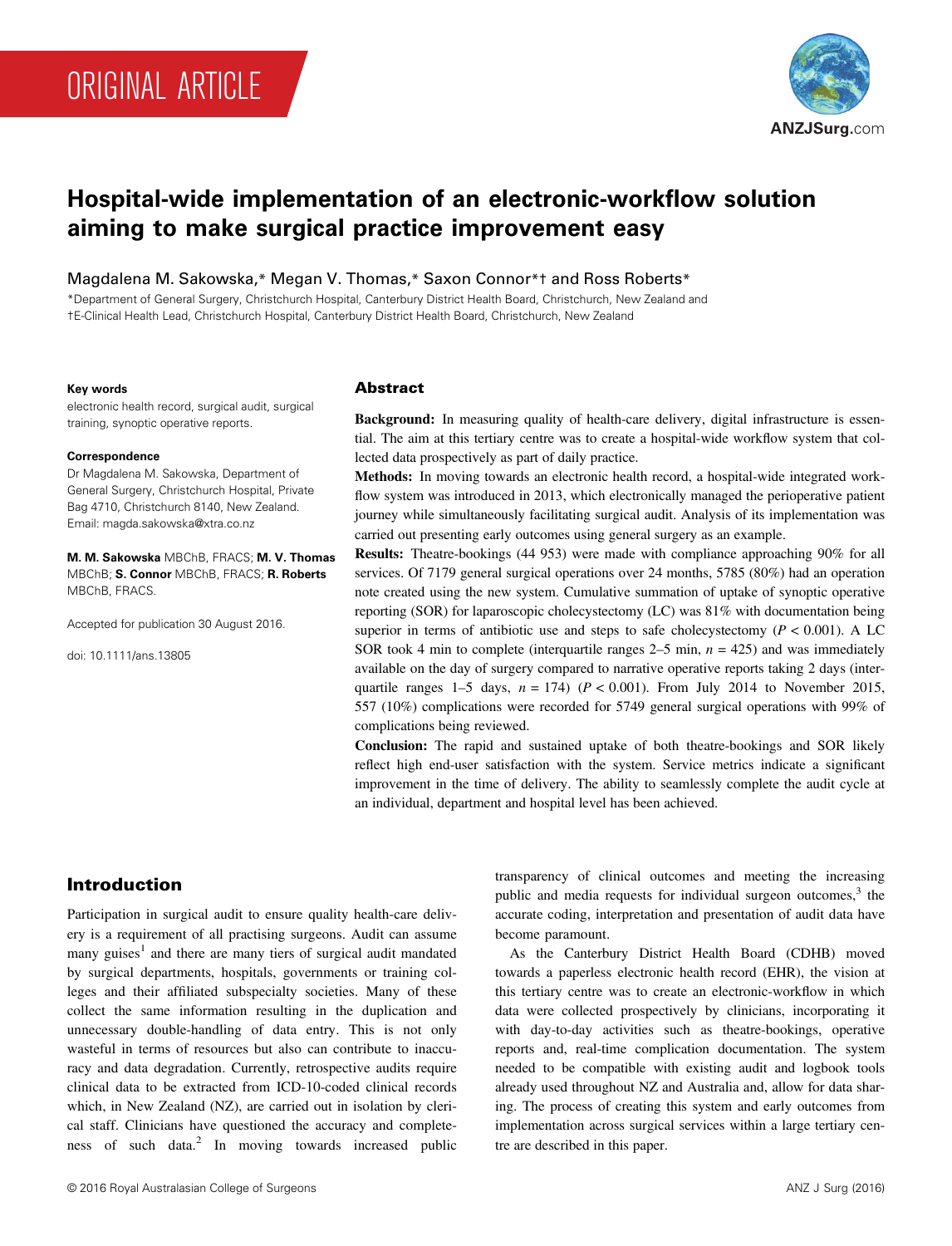# Methods

#### **Background**

See Appendix S1.

## Solutions committed to operative procedure excellence

In 2012, solutions committed to operative procedure excellence (scOPe) (a perioperative management system designed to prospectively capture clinical data) was licensed to the CDHB to facilitate the process of surgical workflow (Fig. 1). Process-mapping of the patient journey through acute/elective pathways was performed. This enabled a detailed understanding of tasks performed by both administrative and clinical staff in regards to facilitating a patient's journey through the surgical service. Lean-thinking principles were adhered to in designing the end-user interface. scOPe used the Systematic Nomenclature of Medicine-Clinical Terms. Data entry at any stage of the patient journey could be by any clinician with access (house-officer/registrar/consultant), which was password protected ensuring privacy/security. A mobile version of the programme is about to be launched allowing bedside data entry.

#### Operation notes

scOPe could generate definitive typed operation notes that accompany each patient through to recovery. Booking data (diagnosis/ procedure/surgeon/anaesthetist) were auto-populated minimising data entry duplication. Default templates for common procedures could be selected with minimal typing involved, these could be altered, personalized and saved. If clinicians preferred to dictate, only the audit data and post-operative instructions needed to be captured. Several subspecialties adopted the use of synoptic operative reports (SOR): these are listed in Appendix S2.

Early results of this workflow system for general surgery (one of the more advanced users) were carried out. The time taken for narrative operative reports (NOR) versus SOR for laparoscopic cholecystectomy (LC) and appendicectomy (LA) to reach the EHR were obtained through their respective programmes. Uptake for SOR was extracted from scOPe. Documentation for LC was compared between NOR (February–August 2014 – manual data tally from



operation note review) and SOR (May–November 2015 – automated process within scOPe).

#### Audit

Within general surgery, audit data were captured weekly by teams and graded according to Clavien–Dindo.<sup>4</sup> Complications graded 3 and above were presented at weekly Morbidity and Mortality meetings. Weekly acute and elective admissions could be reviewed, serving as a checklist rather than relying on memory recall of isolated complications. Complications were then presented and intervention actioned when the consultant was in attendance at the meeting. scOPe provided subsequent ease of data extraction for target/craft group audits. Individual surgeon key performance indicators were available instantly for benchmarking. Bespoke forms could be created by end-users including subspecialty synoptic pathology reports. Deaths/readmissions were imported from a central registry.

#### **Statistics**

Continuous data are presented as medians with interquartile ranges (IQR) in parentheses. Statistics were carried out using *t*-test, Mann– Whitney-*U* or *Z*-score where appropriate. *P*-values were considered significant if  $<$ 0.05.

# **Results**

Rollout of scOPe was staggered across surgical services. From January 2014 to November 2015, there were a total of 44 953 theatre-bookings (acute and elective). Monthly compliance for scOPe theatre-bookings are shown in Figure 2a (hospital-wide) and Figure 2b (general surgery).

#### Operation notes

The percentage of operation notes created within scOPe as a proportion of the total operations (15 190 operations) over time are shown in Figure 2c. The uptake of SOR for LA and LC and the difference in the level of documentation between NOR and SOR for LC are shown in Figure 3.

> **Fig. 1.** Demonstrating the process of surgical workflow in solutions committed to operative procedure excellence (scOPe). M&M, Morbidity and Mortality.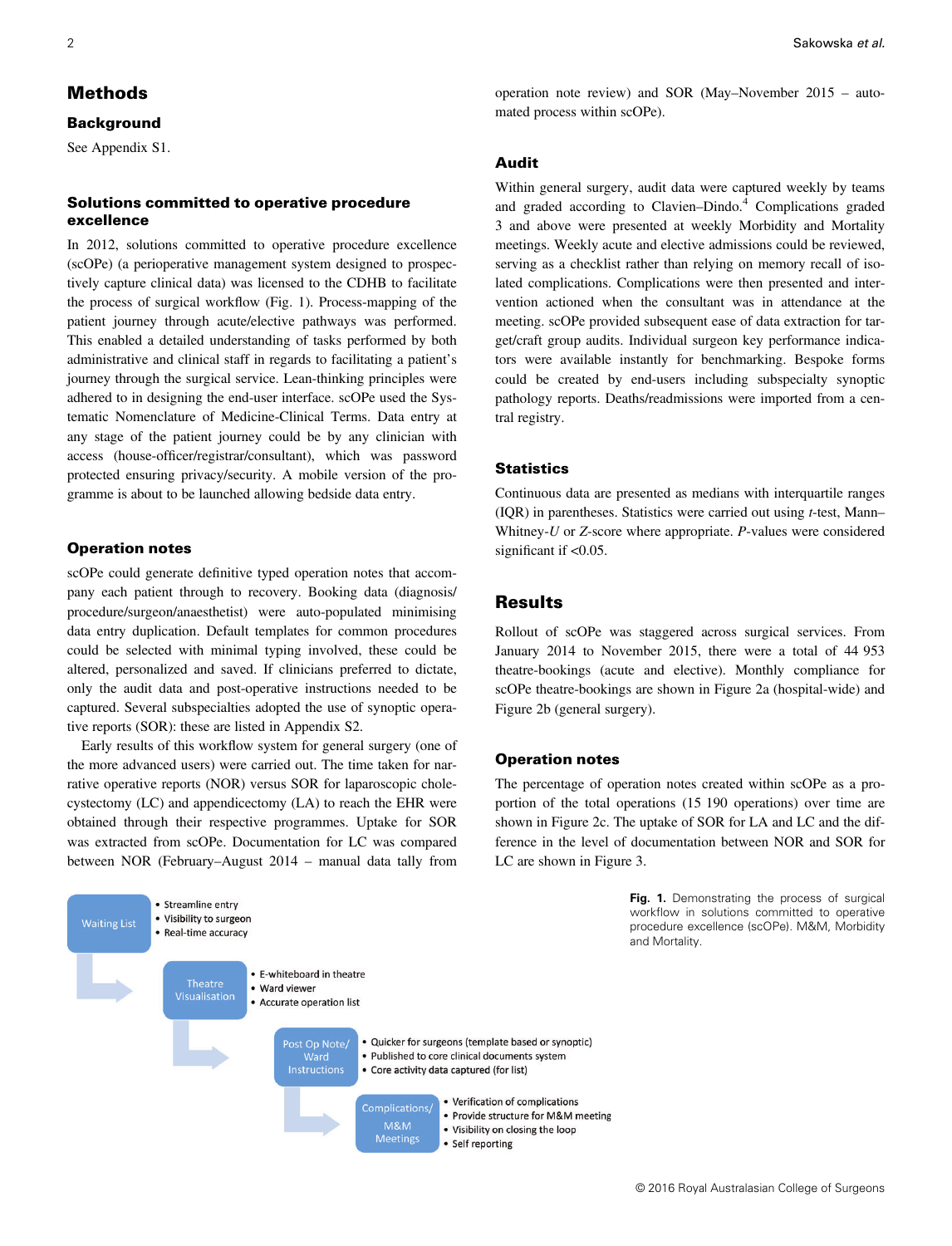

Fig. 2. Median monthly compliance for scOPe theatre-bookings over time from implementation for all services (a) 18 037 acute theatre bookings comprising of advanced users (general surgery: 23 months use, 4556 bookings; obstetrics/gynaecology: 21 m, 3586 bookings; orthopaedics: 24 m, 6674 bookings; plastics: 24 m, 2455 bookings; and others: 881 bookings, median of 5 months) and for general surgery (b) (-, acute (4556 bookings) mandated from start; -, elective (3285 bookings) which were introduced 3 months later and initially optional). (c) Uptake of scOPe to generate operation notes as a percentage of all operation notes (15 190 operations) created over time (-, all services (7179 operations); -, general surgery (5785 operations). Note that some bookings would not have generated a note due to cancellations/postponements or procedures such as cardioversion, endoscopy and interventional radiology. Eight services using scOPe over dictation/transcription over a median of 6 months (range 5–24).

Analysis of time taken for dictated/transcribed operation notes to reach the EHR was a median of 2 days (IQR 1–5 days,  $n = 174$ ). Whereas, operation notes published through scOPe were available on arrival to the recovery room (analysis of 4199 operation notes, IQR 0–0 days);  $P < 0.001$ . A SOR took a median of 5 min (IQR 3–8 min, *n* = 425) for LC and 3 min (IQR 2–5 min, *n* = 386) for LA.

#### Audit

Between July 2014 and November 2015, 557 general surgical complications were recorded for 5749 operations (10%); 206 (37%) were Clavien–Dindo grades 1–2. Three hundred and forty-six of 351 (99%) complications Clavien–Dindo grade 3 or greater were reviewed at Morbidity and Mortality meetings. There were 27 of 346 (8%) discussed complications that generated intervention to be



**Fig. 3.** (a) Uptake of synoptic reports over time for laparoscopic cholecystectomy (LC; *n* = 451 operations) and appendicectomy (LA; *n* = 406). Synoptic reporting for LC was introduced a month prior to LA. -, LC; -, LA. Cumulative summation for both LC and LA 81%. (b) Documentation differences between narrative (grey) and synoptic (black) operative reports for LC.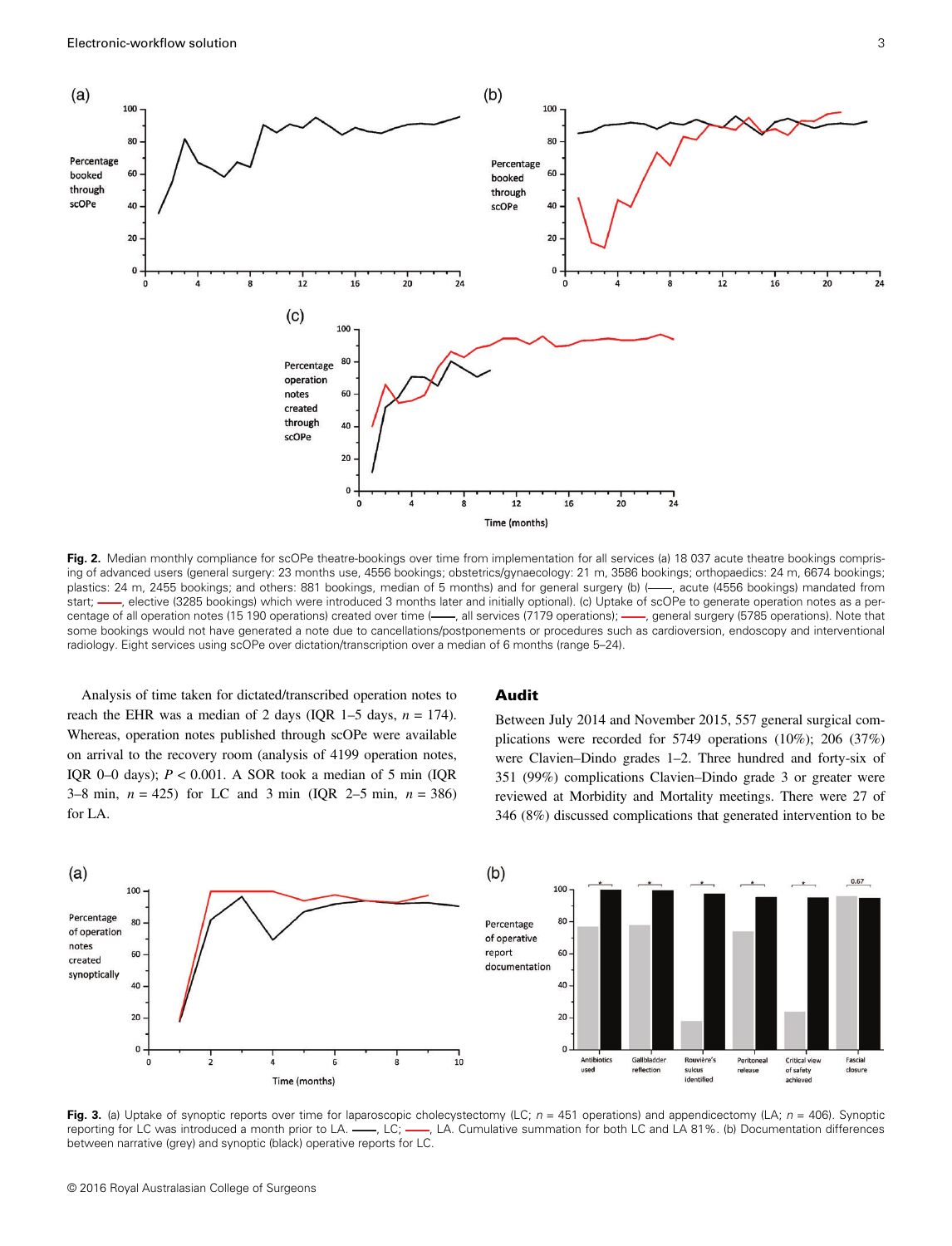**Table 1** An example of key performance indicators for laparoscopic cholecystectomy that are available for a single surgeon's practice

|                    | Individual surgeon       |                  |          | Specialty    |        |                |
|--------------------|--------------------------|------------------|----------|--------------|--------|----------------|
|                    | $\sqrt{n}$               | Median           | Range    | $\sqrt{n}$   | Median | Range          |
| Length of stay     |                          |                  |          |              |        |                |
| Acute              | 78                       | 3 days           | $1 - 19$ | 485          | 3 days | $0 - 19$       |
| Elective           | 123                      | 0 <sub>day</sub> | $0 - 3$  | 390          | 1 day  | $0 - 31$       |
| Complications      |                          |                  |          |              |        |                |
| Acute              | $\overline{\phantom{1}}$ | 81               | 9        | 11           | 494    | $\overline{2}$ |
| Elective           | 18                       | 123              | 15       | 21           | 392    | 5              |
| Returns to theatre |                          |                  |          |              |        |                |
| Acute              | 2                        | 81               | 3        | 6            | 494    |                |
| Elective           | $\mathbf{0}$             | 123              | 5        | $\mathbf{1}$ | 392    | $\mathbf{0}$   |
| Readmissions       |                          |                  |          |              |        |                |
| Acute              | 11                       | 81               | 14       | 50           | 494    | 10             |
| Elective           | 23                       | 123              | 19       | 52           | 392    | 13             |
|                    |                          |                  |          |              |        |                |

actioned at a local level. Table 1 shows examples of LC key performance indicators for a single surgeon benchmarked against the department. These could be filtered by procedure or by higher order criteria, for example, biliary surgery.

# **Discussion**

This tertiary centre has seen the successful implementation of a hospital-wide electronic-workflow system that prospectively collects data entered by clinicians. This includes the ability to create SOR that are not only a more accurate form of clinical documentation but also accompany the patient on arrival to the recovery room and allow for real-time evaluation of health-care outcomes. The system also has the capacity to integrate information with existing registries and databases obviating the need for unnecessary doublehandling of data entry and enabling an accurate dataset for audit.

Health systems have been slow to adapt to the electronic-age with many hospitals still using paper-based records. Modern medicine requires a paradigm shift in adopting such change which requires acceptance, adaptation and ongoing coordinated re-engineering.5 EHRs have been criticized as disruptive to workflow with increased workload related to data entry.6,7 Some have even criticized EHRs as facilitating billing rather than clinical practice and, when created in isolation without data-sharing capabilities, question whether these systems really do improve patient outcomes.<sup>8</sup> Furthermore, health information systems that fail to support workflow have been identified as one of the top 10 patient safety concerns.<sup>9</sup> The system described here was designed in conjunction with frontline clinicians undergoing constant re-engineering to test integration with workflow. The rapid, sustained uptake of theatre-bookings and SOR seen at this centre likely reflect high end-user satisfaction with the system. Creating scOPe SOR and even NOR is neither timeconsuming nor onerous, and the note is published and immediately available in the EHR. There are numerous advantages in this approach. Delaying dictation inevitably results in omissions in details forgotten with time<sup>10</sup> and handwritten notes provide poor quality information for coding.<sup>11</sup> Reduced transcription requirements save cost and time; cost-analysis has not been performed here but others have estimated significant cost savings with SOR.<sup>12</sup>

The flexibility to still dictate NOR exists, however, the motivation to complete the audit aspects is incentivized by automated publication of a trainee logbooks and by immediately available, legible post-operative instructions that have come to be expected in the recovery room. Clinicians can personalize narrative templates where they are used (again less typing), and the system 'learns' each surgeon's frequently booked procedures linking them to diagnoses and *vice versa*, minimizing the impact such systems can have on clinician time and alleviating resistance that may be encountered where lack of flexibility or redundancy exist.

NOR, which have been for many years the standard documentation of any operation, are not standardized and can be of variable quality and completeness.<sup>13,14</sup> Interestingly, the most complete NOR can contain information on the least important parts of the procedures with fewer long-term implications.<sup>14</sup> Whereas information key to long-term outcomes, such as details of resection, margins (R0, R1, R2) and lymphadenectomy extent were frequently omitted for those undergoing pancreaticoduodenectomy<sup>13</sup> or surgery for rectal,<sup>14</sup> breast<sup>15,16</sup> and thyroid<sup>17</sup> cancers. This is again demonstrated here where the steps to safe cholecystectomy<sup>18</sup> are better documented with SOR when compared to NOR. The ability to also include narrative text in SOR means that these notes are not just auto-populated, homogenous documents that struggle to convey meaningful recall of an operation.

Inadequate documentation can result in medicolegal vulnerability so it is surprising that despite the importance of the operative note as a clinical document, little formal training occurs on how to dictate them.19,20 In countries where the operative note serves to aide financial reimbursement, incomplete documentation results in losses for the institution.<sup>21</sup> Furthermore, the narrative approach does not lend itself to easy data extraction for audit/research. Synoptic reports facilitate clinical communication between specialists and are now the standard of care in histopathology reporting for melanoma, breast and bowel cancer in NZ.<sup>22</sup>

Additional benefits from the new system have extended to surgical training in terms of operative documentation and logbook generation. Participation alone in an operation does not always give trainees enough understanding to then dictate a comprehensive operative narrative $10$  and NOR dictated by surgical registrars omit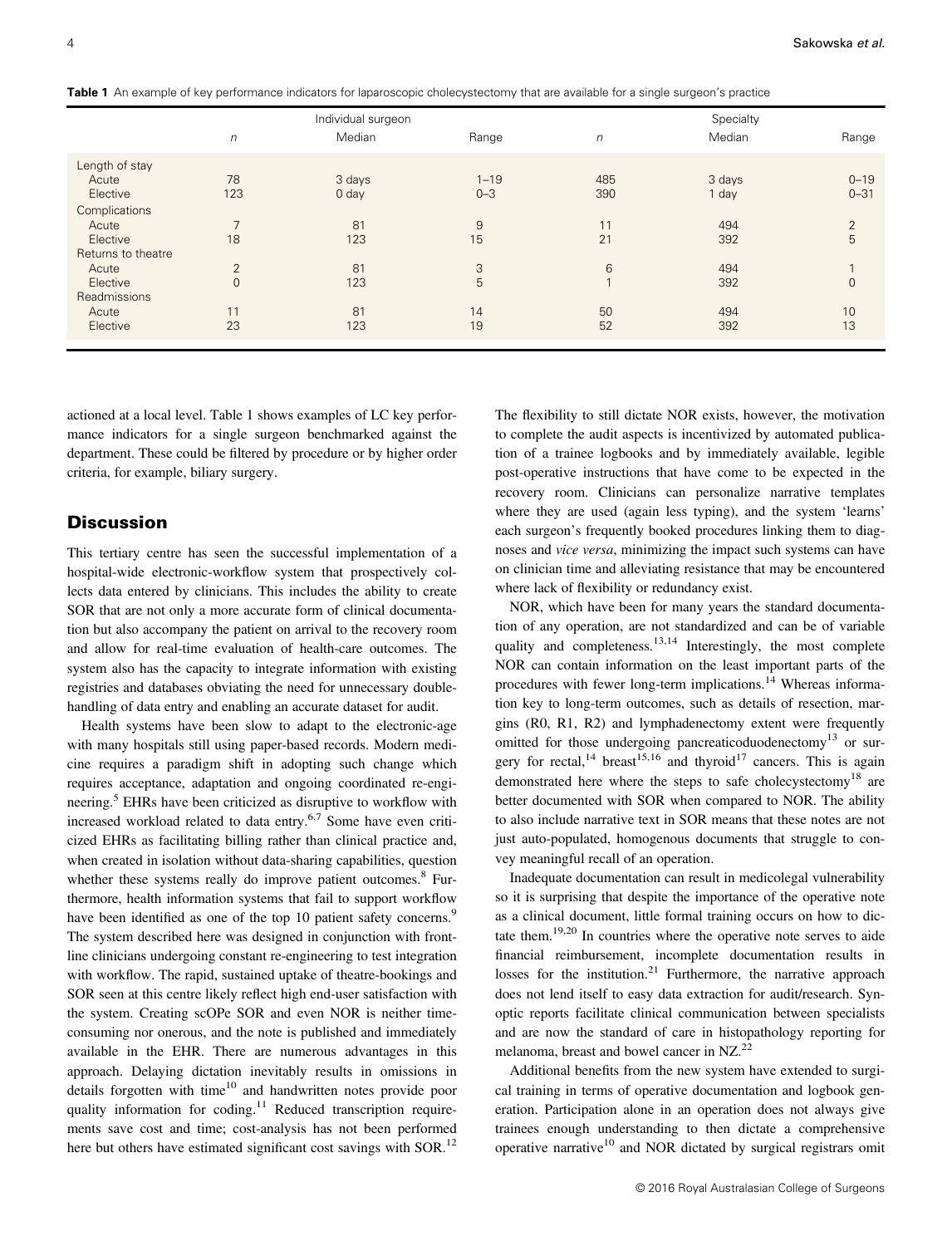more information than those that were dictated by more senior attending surgeons.<sup>21</sup> Even where fields are not mandatory, simply the presence of a tick-box prompts documentation of salient steps resulting in more information being included in SOR.<sup>23</sup>

The other benefit to trainees at this centre is the ability to generate a logbook within the framework stipulated by local training organizations. The ideal logbook should import data from existing hospital systems to reduce duplication of data entry and improve  $\arccuracy^{24}$  but this is yet to occur. Significant progress was made with the introduction of RACS initiated web-based solutions to facilitate automatic tallying of trainee case-mix and level of supervision. However, logbooks are still honesty-based and no further verification of actual operations performed has been possible until now.

scOPe has given both individual surgeons and theatre managers visibility of theatre waitlists and occupancy. Theatre occupancy times for each procedure are calculated as a median-time based on past performance of that surgeon. When future lists are created, occupancy is more accurately estimated which will reduce unnecessary cancellations that arise from overbooked lists or suboptimal theatre utilization in under-booked lists. Theatre views, which are accessible from any computer in the institution, allow at-a-glance assessment of slow running theatres and for theatre managers to reassign theatres that finish early, optimising staffing/theatre allocation. Each surgeon also has access to their most up-to-date waitlist and uses a first-in-first-out concept resulting in fairer access to elective surgery.

Throughout NZ and Australia, several electronic audit/logbook systems have been trialled successfully<sup>25,26</sup> but these have been generally created and used in isolation. Few have the capability for data export or integration with existing registries and databases. This has resulted in the explosion of databases that often collate identical information leading to unnecessary re-entry of data, sometimes necessitating the employment of data managers that can be costly in a resource-constrained health system as well as leading to potential data degradation. Furthermore, prospective data collection is measurably more accurate than retrospective data collection through coded medical records<sup>27</sup> which are often compiled by nonclinicians. Even something as seemingly dichotomous as mortality, has been shown to be incorrectly coded at this centre.<sup>2</sup> Here, the quality of the data should be assured as clinicians enter it prospectively alongside their day-to-day activities.

Development of this workflow system has been evolutionary with constant re-engineering and troubleshooting to create a system that was effortlessly integrated with day-to-day surgical practice. One problem with the system is that entry of complications is still voluntary/honesty-based and relies on individual clinicians to maintain their audit integrity. Readmissions and deaths, which are now automatically integrated from a central database, still need crosschecking to ensure that they are relevant to the patient's recent surgical admission. Tools such as the timed 'up and go' (TUG) score<sup>28</sup> and the Edmonton Frail Scale<sup>29</sup> will be used to incorporate the risk and complexity of patients undergoing surgery as those surgeons operating on higher-risk patients or performing redo surgery may have disproportionately higher complication rates. There is also potential to add pre-operative assessments, pathology and comorbidity to enrich the data. This system allows for data sharing with organizations outside of the District Health Board such as RACS subspecialty societies or local cancer registries. scOPe rollout to other District Health Boards around NZ would make a nationwide system of surgical audit feasible given the common need for accurate audit, limited national resource to develop such projects and the small population size in NZ. This would create a meaningful national dataset of surgical health-care outcomes and allow for nationwide benchmarking of surgical practice. The potential for accurate audit and the wealth of research generated from this prospectively collated data, real-time key performance indicators measurement and measure of health-care delivery is unsurpassed and should be incentive enough to participate even if this is not yet mandated by government. In the era of big data, this should be the standard of care.

#### Acknowledgements

The authors would like to acknowledge Michael Furlong, scOPe; Gregory Robertson, Chief of Surgery, CDHB; Bruce Dobbs, Scientific Officer, Department of General Surgery, CDHB.

#### References

- 1. Boult M, Maddern GJ. Clinical audits: why and for whom. *ANZ J. Surg.* 2007; **77**: 572–8.
- 2. Sakowska M, Connor S. The value of voluntary morbidity and mortality meetings at a NZ metropolitan hospital. *N. Z. Med. J.* 2008; **121**: 57–65.
- 3. Connelly A. *Better Data – The Benefits to the Profession and the Public*. [Cited Apr 2016.] Available from URL: [http://www.nzdoctor.co.nz/](http://www.nzdoctor.co.nz/media/5329594/better-data-the-benefits-to-the-profession-and-the-public.pdf) media/5329594/better-data-the-benefi[ts-to-the-profession-and-the-public.pdf](http://www.nzdoctor.co.nz/media/5329594/better-data-the-benefits-to-the-profession-and-the-public.pdf)
- 4. Dindo D, Demartines N, Clavien PA. Classification of surgical complications: a new proposal with evaluation in a cohort of 6336 patients. *Ann. Surg.* 2004; **240**: 205–13.
- 5. Sherer SA, Meyerhoefer CD, Sheinberg M, Levick D. Integrating commercial ambulatory EHR: an evolutionary process. *Int. J. Med. Inf.* 2015; **84**: 683–93.
- 6. Zitner D. Physicians will happily adopt information technology. *Can. Med. Assoc. J.* 2006; **174**: 1583–4.
- 7. Lapointe L, Rivard S. Getting physicians to accept new information technology. *Can. Med. Assoc. J.* 2006; **174**: 1573–8.
- 8. Rosenbaum L. Transitional chaos or enduring harm? The EHR and the disruption of medicine. *N. Engl. J. Med.* 2015; **373**: 1585–8.
- 9. *Top 10 Patient Safety Concerns*, 2016. [Cited Oct 2016.] Available from URL:<https://www.ecri.org>
- 10. Greene FL. Dictation of the operative-note a forgotten art form. *General Surgery News* 2014; **31**: 1–6.
- 11. Arthur J, Nair R. Increasing the accuracy of operative coding. *Ann. R. Coll. Surg. Engl.* 2004; **86**: 210–2.
- 12. DeOrio JK. Surgical templates for orthopedic operative-reports. *Orthopedics* 2002; **6**: 639–42.
- 13. Wiebe ME, Sandhu L, Takata JL *et al.* Quality of narrative operativereports in pancreatic surgery. *Can. J. Surg.* 2013; **56**: E121–7.
- 14. Edhemovic I, Temple WJ, de Gara CJ, Stuart GCE. The computer SOR a leap forward in the science of surgery. *Ann. Surg. Oncol.* 2004; **11**: 941–7.
- 15. Donahoe L, Bennett S, Temple W *et al.* Completeness of dictated operative-reports in breast cancer – the case for synoptic reporting. *J. Surg. Oncol.* 2012; **106**: 79–83.